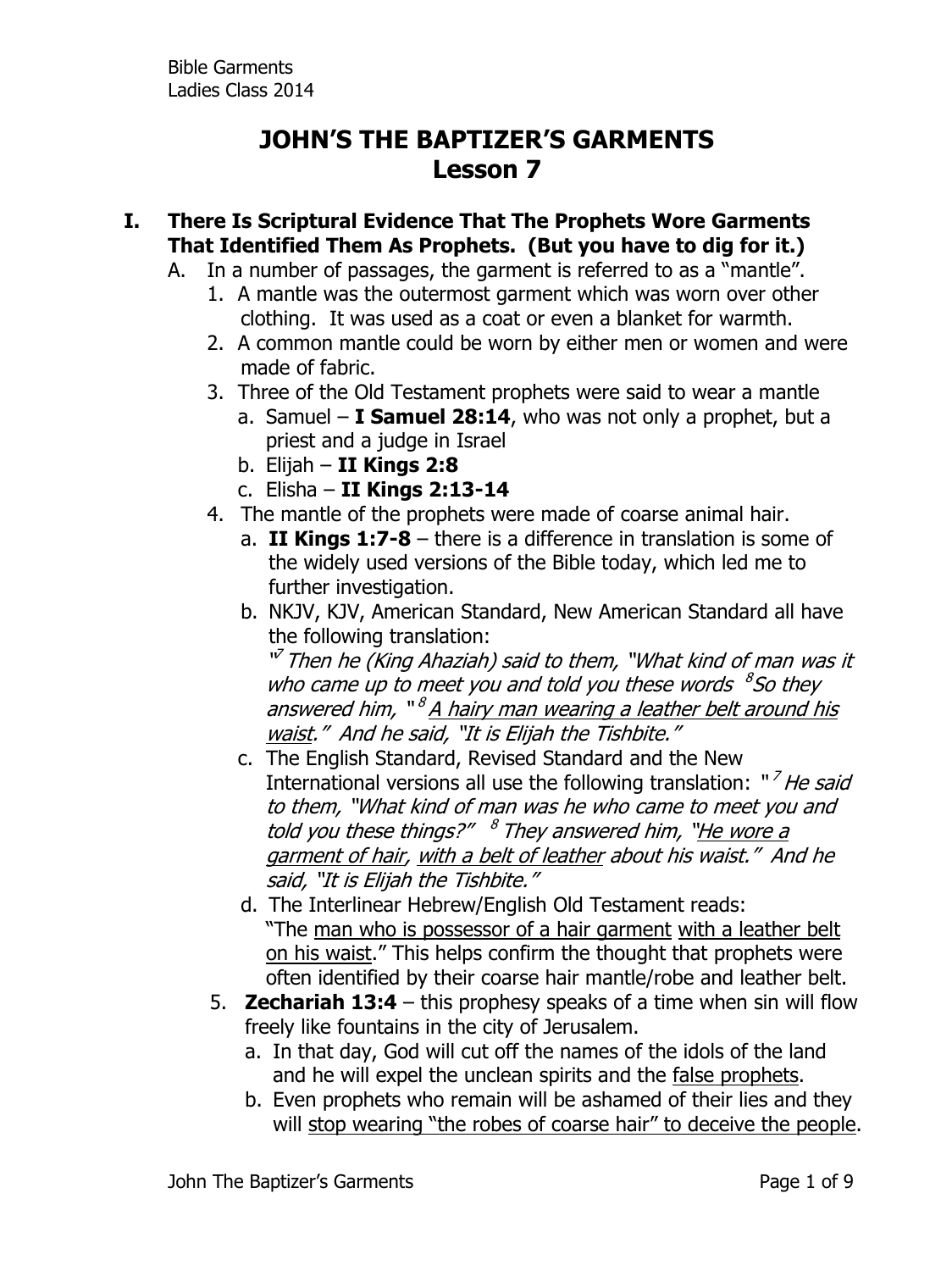- c. Vs 4 says: "And it shall be in that day that every prophet will be ashamed of his vision when he prophesies; they will **not** wear a <u>robe of coarse hair to deceive</u>. <sup>5</sup> But he will say, `I am no prophet, I am a farmer..."
- e. One of the ways that **false** prophets were able to lead the people of Israel astray to worship false idols was by wearing the "uniform" of the prophet, which was the robe or mantle of coarse hair to deceive the people into believing that they were from God.
- B. In **I Kings 19** we see that Jezebel had sent a message to Elijah saying that by the next day he would be dead because of the damage he had done to the prophets of her false god, Baal.
	- 1. Elijah panicked and ran for his life about a day's travel away. Then he sat under a broom tree and prayed that he might die.
	- 2. When he fell asleep under the tree, suddenly an angel touched him and said, "Arise and eat."
		- a. He looked around and saw a cake baked on the coals and a jar of water, so he ate and drank and lay down to sleep again.
		- b. The Angel came back and said "Arise and eat, because the journey is too great for you."
		- c. So Elijah ate and drank and he traveled for 40 days and 40 nights to the mountain of God with no more to eat.
		- d. There he went into a cave and spent the night until the Lord came and asked "What are you doing here?"
		- e. Elijah said, "I have been very zealous for the Lord God of hosts; for the children of Israel have forsaken Your covenant, torn down Your altars, and killed Your prophets with the sword. I alone am left; and they seek to take my life."
		- f. God spoke to Elijah instructing him to anoint Elisha as prophet in his place. Then God assured Elijah that there were still 7,000 who had not bowed down to Baal.
	- 3. When Elijah found Elisha, he was plowing with twelve yoke of oxen (24 oxen).
		- a. Elijah passed by him and threw his mantle on Elisha.
		- b. Elisha knew immediately what that meant. He had been chosen to follow Elijah and to be trained to replace him.
		- c. Elisha killed two of the oxen and slaughtered them and boiled their flesh and gave it to the people near him to eat. He used the plow to build the fire, then he left to follow Elijah and become his servant.
		- d. The passing of Elijah's "mantle" or robe was equal to an anointing of Elisha.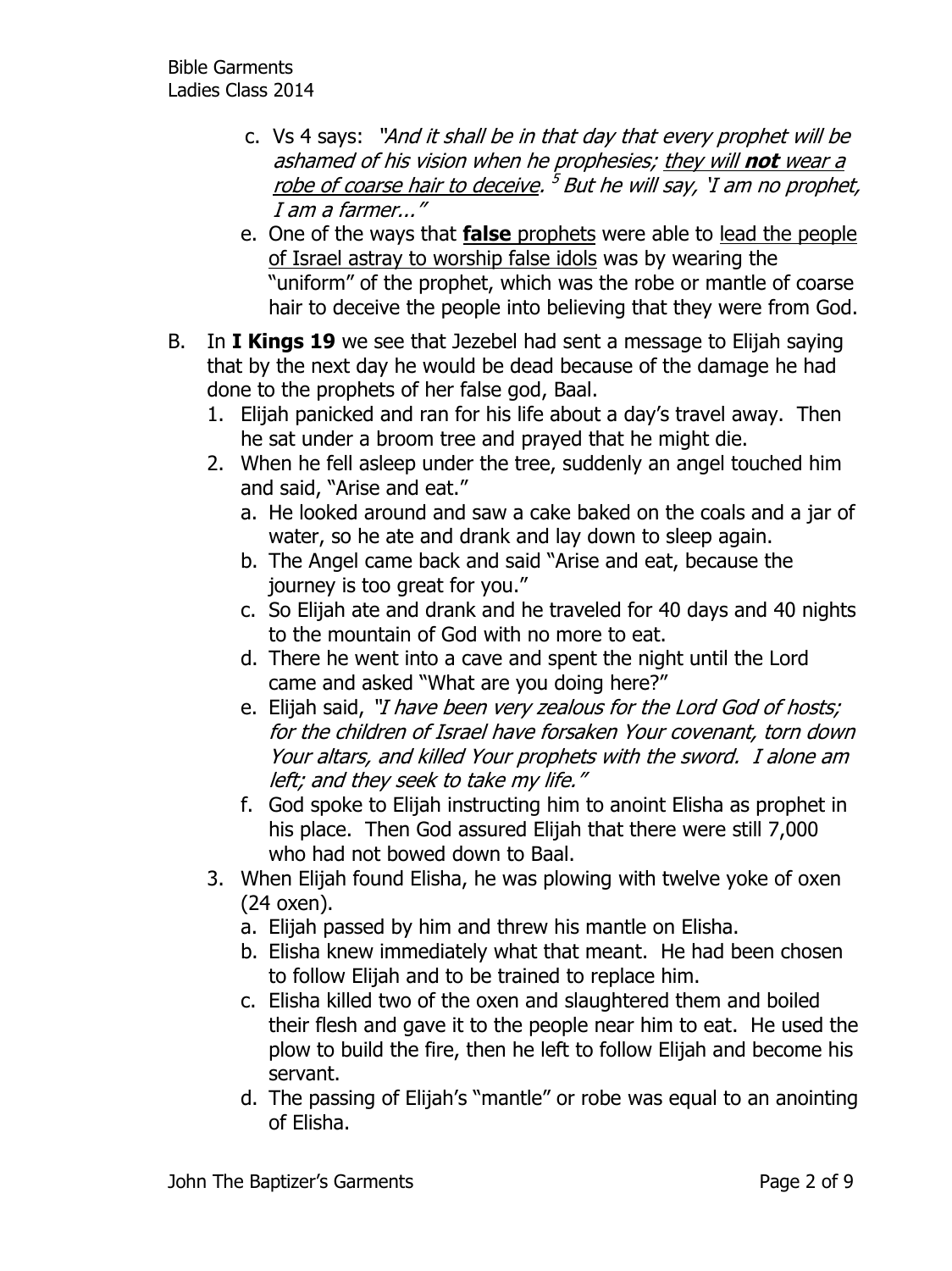Bible Garments Ladies Class 2014

- C. In **II Kings 2** we find the account of Elijah passing his "mantle of prophesy" on to one who would replace him as prophet in the land because God was about to take Elijah up to heaven in the chariot of fire.
	- 1. When the time came that God was going to take Elijah, he was going from place to place. When he left for each new place he asked Elisha to stay behind, but each time Elisha refused to leave Elijah.
	- 2. When they came to the Jordan River, Elijah rolled up his mantle and struck the water with it and the water divided so that the two of them crossed over on dry ground.
	- 3. When they crossed the river, Elijah said to Elisha, "Ask! What may I do for you, before I am taken away from you?"
		- a. Elisha said, "Please let a double portion of your spirit be upon me."
		- b. Elijah said, "You have asked a hard thing. Nevertheless, if you see me when I am taken from you, it shall be so for you; but if not it shall not be so"
		- c. As they spoke a chariot of fire appeared with horses of fire. It came between Elisha and Elijah and a whirlwind took Elijah up into heaven in the chariot.
		- d. Elisha saw it, then he tore his own clothes to show his sorrow that Elijah was gone.
		- e. Then Elisha took up Elijah's mantle that had fallen from him and went back to the Jordan River. He took the mantle of Elijah and struck the water and the water was divided so that he crossed over on dry land.
		- f. On the other side Elisha met some prophets from Jericho who said, "The spirit of Elijah rests on Elisha."
		- g. Immediately Elisha was able to do miracles as Elijah had been able to do

## **II. In The New Testament, John The Baptizer Continues The Tradition of Wearing The Hairy Garment And Leather Belt Of The Prophet.**

- A. John was chosen by God for the monumental task of preparing the Jews to receive the promised "Messiah", The Christ and the Savior of the world. **Luke 1**
	- 1. God chose a priest named Zacharias and his wife, Elizabeth, to be the parents of John, even though they were well advanced in years and had no children.
	- 2. An angel of the Lord informed Zacharias that his wife would give birth to a son and that he was to be named John.
	- 3. The angel designated these things about their unborn son:
		- a. he will be great in the sight of the Lord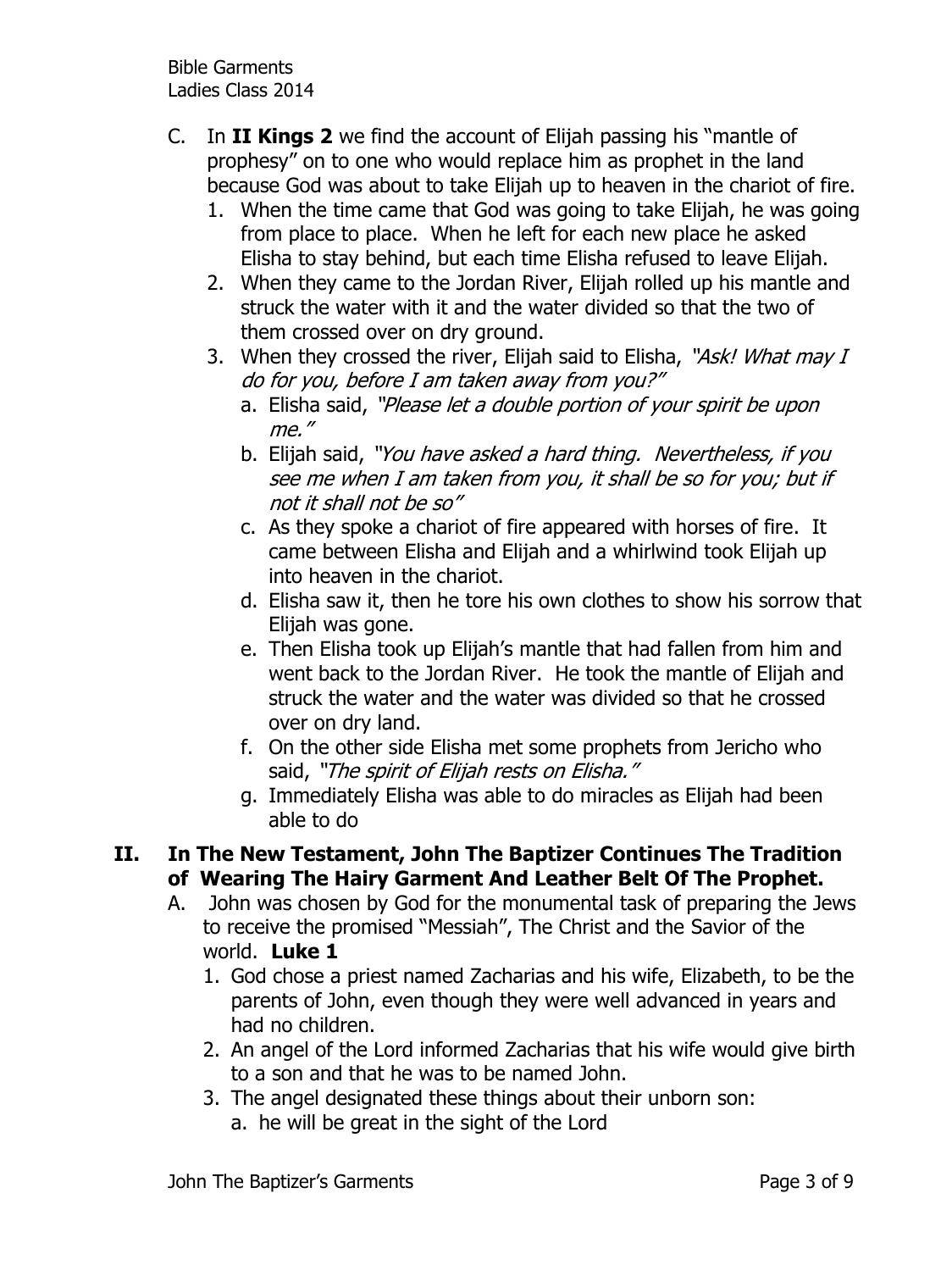- b. he will drink neither wine nor strong drink (Nazirite Vow)
- c. He will go before the Christ in the spirit of Elijah to turn the hearts of the children of Israel back to God.
- d. He will make ready a people prepared for the Lord.
- 4. Zacharias was so shocked he asked, "How shall I know this is true? For I am an old man, and my wife is well advanced in years." **vs. 18**
	- a. The angel answered that his name was "*Gabriel, who stands in the* presence of God and was sent to speak to you these glad tidings."
	- b. However, since Zacharias doubted his word, the angel said he would be unable to speak until the child was born.
	- c. Six months later, the same angel, Gabriel, also gave Mary the news that she too would bear a child who would be great and would be called the Son of the Highest – his name would be Jesus.
- 5. In due time, Elizabeth gave birth to a son.
	- a. On the eighth day after Jewish boys are born, a ceremony is held where the baby is circumcised and his name is given to him.
	- b. They began to call him Zacharias, like his father, but Elizabeth stopped them saying "No, he shall be called John." **vs. 60**
	- c. Strangely, her neighbors argued with her saying, "There is no one in your family called John." so they insisted upon verifying the name with Zacharias.
	- d. Zacharias asked for a writing tablet and he wrote, "His name is John." and immediately Zacharias could speak for the first time since Gabriel spoke to him.
- B. There is no information about John until he began his work preparing the way of the Lord. He was about thirty years old at this time, since we know that he was only six months older than Jesus.
	- 1. **Luke 3** In the fifteenth year of the reign of Tiberius Caesar:
		- a. Pontius Pilate was governor of Judea
		- b. Herod, Tetrarch of Galilee. (A tetrarch is one who is ruler of onefourth of a province.)
		- c. Annas and Caiaphas were high priests.
	- 2. The word of the Lord came to John in the wilderness.
		- a. **John was clothed with camel's hair with a leather belt around his waist** and he ate locusts (which was a clean food in the Law of Moses) and wild honey (also a clean food).
		- b. After studying the garments of Old Testament prophets, we can more easily see why John's clothing is mentioned. It was the "uniform" of a prophet.
		- c. The people of Judea heard that a prophet was in the area and they sought him out. This was how they recognized him.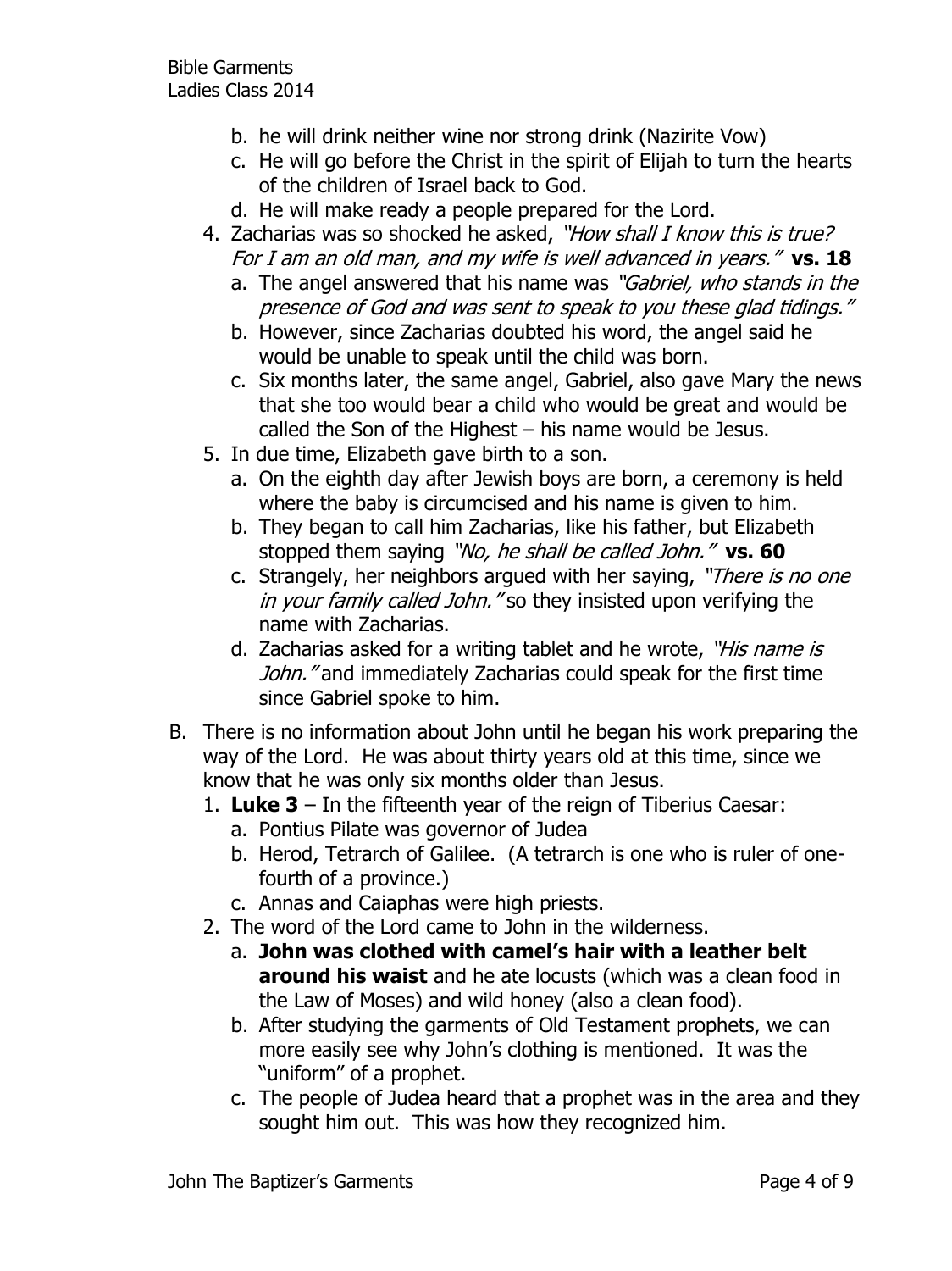- 3. The Jews sent out priests and Levites to ask John who he was?
	- a. They asked if he was the Christ, but John said, "I am not."
	- b. They asked if he was Elijah, but John said, "I am not."
	- c. They asked if he was THE Prophet but John again said, "No."
	- d. Notice that the Jews did not understand that THE Prophet was the same as THE Christ.
- 4. To explain who he was John quoted **Isaiah 40:3-5** to describe his mission.

"The voice of one crying in the wilderness: 'Prepare the way of the <u>Lorp</u>; Make His paths straight. <sup>5</sup> Every valley shall be filled and every mountain and hill brought low; The crooked places shall be made straight and the rough ways smooth; <sup>6</sup> <u>And all flesh shall see the</u> salvation of God.'"

- C. The Jews were very curious as to why John had the authority to command or "institute" a new commandment regarding baptism. (There are no examples of the Jews practicing baptism under the Law of Moses.)
	- 1. **John 1:25** The Pharisees still didn't understand, so they asked: "Why then do you baptize if you are not the Christ, nor Elijah, nor THE Prophet?"
	- 2. **John 1:26** John replied, "I baptize with water, but there stands one among you whom you do not know. It is He who, coming after me, is preferred before me, whose sandal strap I am not worthy to loose.'
	- 3. When they heard John's message, many asked, "What should we do?"
	- 4. John taught them that repentance produces fruit that everyone can see by the changes in your life.
		- John taught them to share what they had with those in need.
		- John taught the tax collector to stop overtaxing the people.
		- John taught the soldiers not to intimidate the people but to be fair with them.
	- 5. **Luke 3:3** What was John's baptism for?
		- a. John's job was to reach out to the disobedient Jews who needed to repent of their sins and turn back to God in order that they would be in a spiritual condition to accept the Christ when he came.
		- b. Baptism was an outward act that confirmed an inward cleansing and renewal of heart through true repentance. These penitent Jews could then looked forward to the coming of the Christ who would be able to provide the forgiveness of sins.
	- $\gamma_{\alpha}^{\prime}\gamma$  c. Certainly no one would claim that John the Baptizer had **the authority to "forgive sins"**, therefore his baptism did not promise that. It promised that those who truly repented and proved it through a changed life would be prepared to accept the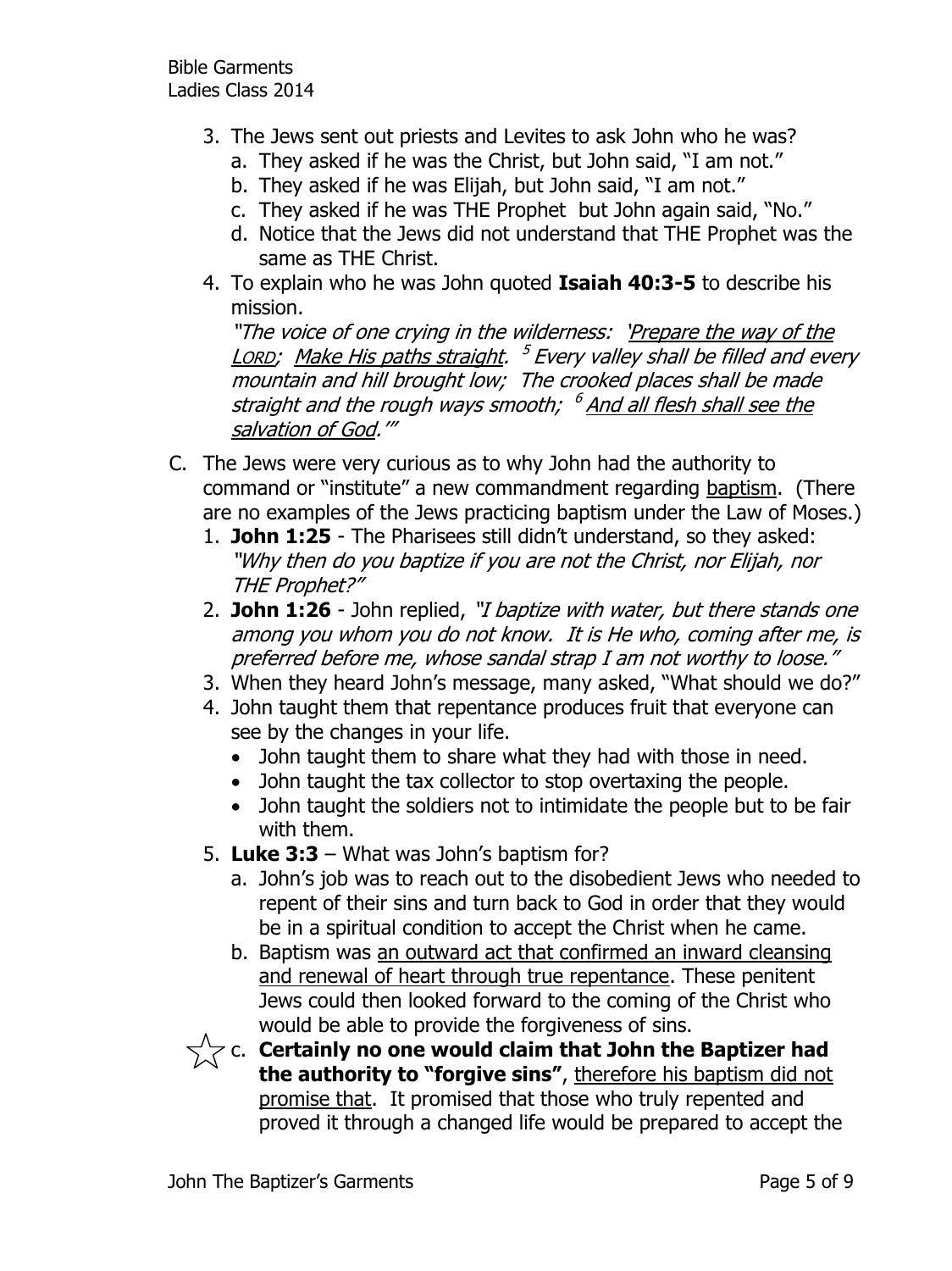blessings that would soon come through belief in the Christ, the Son of God.

- 6. **Romans 6:3-4** These two verses explain to us that the baptism taught in the first century when the church began was specifically an act that symbolizes the death, burial and resurrection of Jesus Christ. Baptism without that symbolism is NOT a proper baptism.
	- a. When one stands in the water before being baptized, it is the old sinful person who has **heard the gospel** of Christi **and believed it. Romans 10:17** – "So then faith comes by hearing, and hearing by the word of God."
	- b. This person has also made a **confession** before others that he believes that Jesus is the Christ, the Son of God.

**Romans 10:9** – "...if you confess with your mouth the Lord Jesus and believe in your heart that God has raised Him from the dead, you will be saved." (but not by this ALONE according to other verses)

- c. This person has truly **repent**ed of all sins. **II Peter 3:9** – "The Lord is not slack concerning His promise, as some count slackness, but is longsuffering toward us, not willing that any should perish but that **all** should come to repentance."
- d. This person is now ready to have his sins washed away in **baptism** by being totally immersed in water. This immersion is symbolic of the death and burial of Jesus Christ. Our old sinful self dies and is buried in the watery grave. We know this because the Greek word "baptize" means "to be immersed".

**Romans 6:3** – "Or do you not know that as many of us as were baptized into Christ were baptized into His death?"

e. When he is raised up out of the water of baptism, his sins have been washed away and he is a "new creation" or a new person free from sin.

**Acts 22:16** – Ananias said to Saul: "And now why are you waiting? Arise and be baptized, and wash away your sins, calling on the name of the Lord."

**Romans 6:4** – "Therefore we were buried with Him through baptism into death, that just as Christ was raised from the dead by the glory of the Father, even so we also should walk in newness of life."

7. As you can see, John's baptism was NOT for the same reason as the baptism that was instituted on the Day of Pentecost in **Acts 2** when Peter said, "Repent and be baptized every one of you in the name of Jesus Christ for the remission of sins; and you shall receive the gift of the Holy Spirit." (**Acts 2:38**)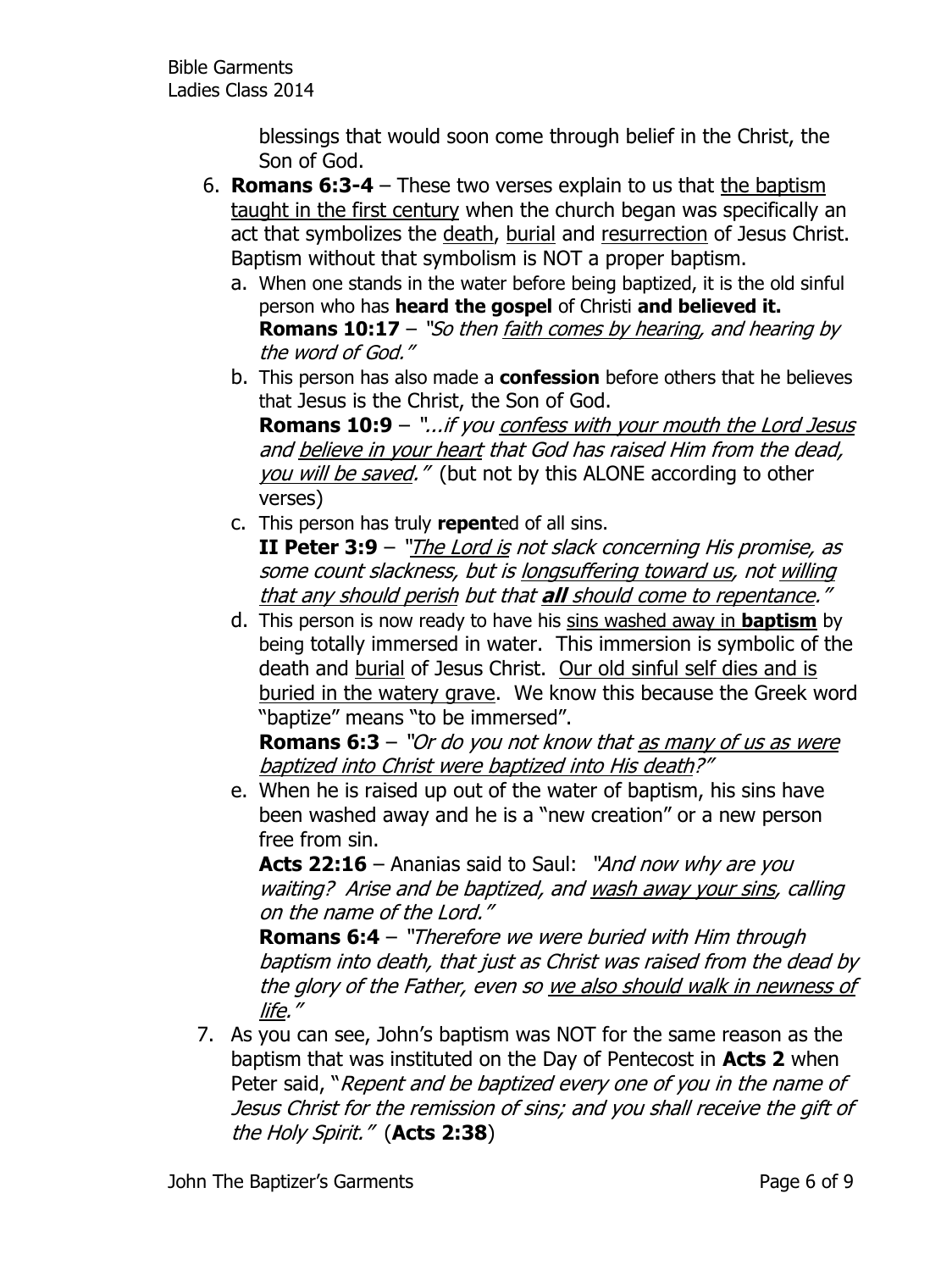- a. This was a confusing subject for some in the first century as well.
- b. **Acts 18:24-28** Tells us an account of some friends of Paul who were tent makers named Priscilla and Aquilla.
	- Apollos, a Jewish convert to Christianity, came to Ephesus where Priscilla and Aquilla had been working with Paul.
	- Apollos was an eloquent speaker and he preached the gospel of Christ accurately except when he spoke of baptism, for he knew only about the baptism of John the Baptizer.
	- Priscilla and Aquilla took him aside privately after his speech and "taught him the word of the Lord more perfectly", which means they explained "baptism into Jesus Christ"
	- **Acts 19:1-5** Apollos then came upon some disciples who also only knew the baptism of John the Baptizer. When Apollos explained that John's baptism was for repentance and to look forward to the one who would come after John, which is Jesus Christ, those disciples were **baptized in the name of the Lord Jesus**.

 $\sqrt{\sqrt{x}}$ c. These passages confirm that <u>one baptism is NOT as good as</u> another. It must be done in accordance with the commandments and the examples we find in the New Testament.

- Those who are baptized must be of the age when they can be taught the word of God and can to understand the concepts of sin, forgiveness of sin and the importance of making a lifetime commitment to serve God.
- Obviously those things cannot be done by an infant nor a very small child. Some maturity is required to understand concepts regarding eternity.
- Proper baptism must be a total immersion in water or it cannot be symbolic of the "burial and resurrection of Christ". That eliminates the practice of sprinkling or pouring water over one's head.
- Ideally it should be done the moment a person is convicted by hearing the gospel of Christ which brings him to repentance. He also must be willing to confess belief in Jesus as the Son of God. No one can predict what will happen in the immediate future that may prevent baptism from occurring – therefore, it should be done immediately to ensure the salvation of one's soul.

## **III. John had a very important job, but he understood that when the Christ was identified and began his own ministry, John's job would be done.**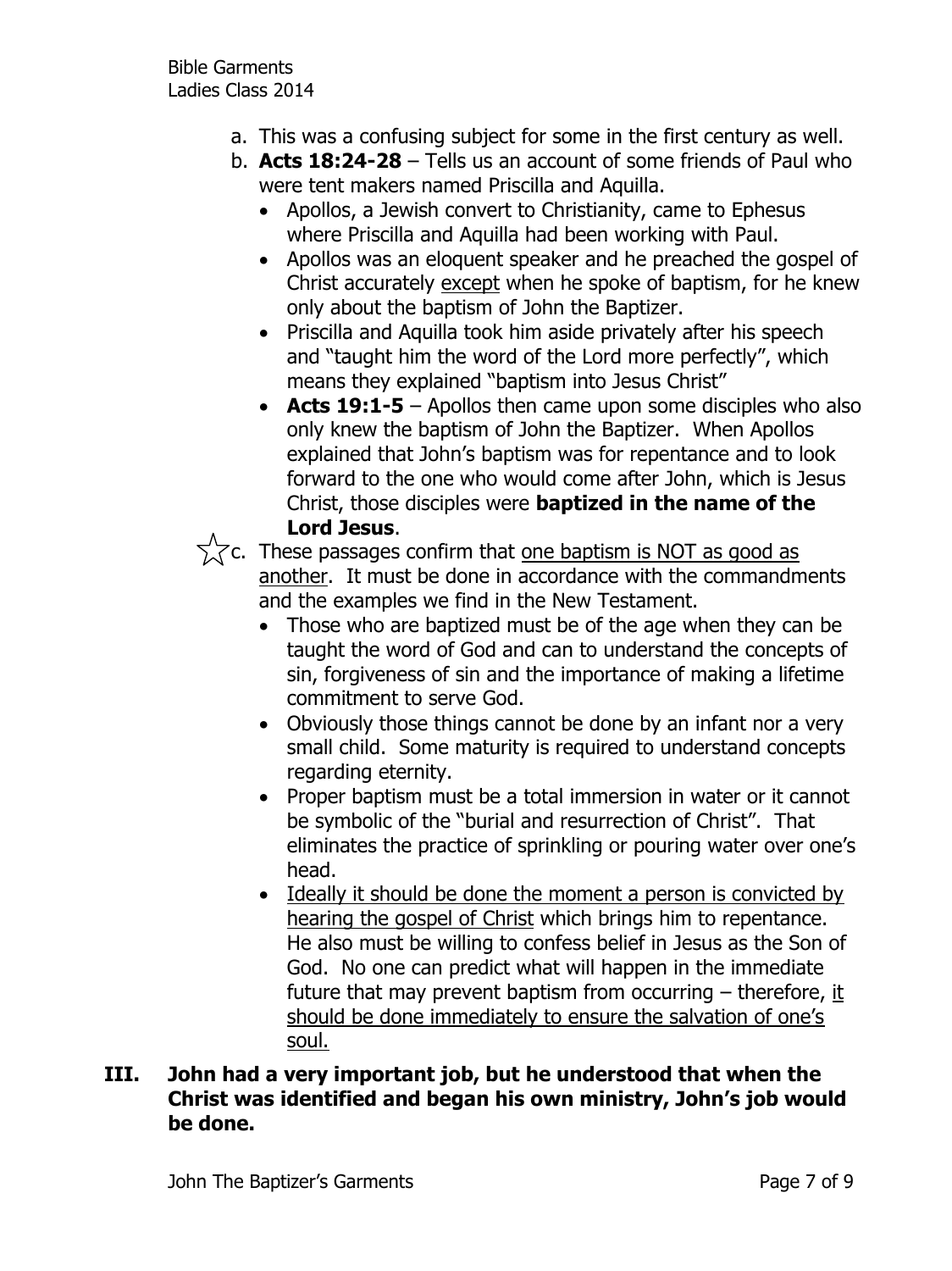Bible Garments Ladies Class 2014

- A. John the Baptizer and Jesus were related although they did not know each other. Mary and Elizabeth were relatives and John was six months older than Jesus. (**Luke 1:36**)
- B. John baptized Jesus which inaugurated the ministry of Jesus and marked the beginning of the end of John's mission.
	- 1. John said of Jesus: **John 3:30** "He must increase, but I must decrease."
	- 2. John made enemies with his preaching just as Jesus did.
	- 3. Herod the Tetrarch had married the wife of his brother Phillip.
	- 4. John spoke loudly and often that they were adulterers and this angered Herod's wife Herodias.
	- 5. Herod had John thrown in prison for his preaching even though he wanted to execute John, but he was afraid of the Jews because they considered him a prophet. (**Matthew 14**)
	- 6. When Herod's birthday was celebrated, the daughter of Herodias danced before them and pleased Herod.
	- 7. Herod liked her dancing so much that he promised to give her anything she wanted.
	- 8. Her mother was filled with hate for John the Baptizer because of the things John said about her marriage to Herod. She told her daughter to ask for the head of John the Baptizer on a platter.
	- 9. When the king heard her request, he was sorry, but because he had made an oath and he didn't want to be embarrassed in front of his guests, he granted her request.
	- 10. Herod sent someone to the prison to behead John and bring the head back on a platter.
	- 11. John's disciples took his body and buried it and then they told Jesus what happened to John.
- C. Jesus had some remarkable things to say about John the Baptizer.
	- 1. In **Matthew 17** Jesus was transfigured on the mountain with Peter, James and John as witnesses. They also saw Moses and Elijah.
	- 2. When they came down from the mountain, Jesus told them not to tell anyone what they had seen until the Son of Man is risen from the dead.
	- 3. His disciples asked Jesus saying, "Why do the scribes say that Elijah must come first?"
	- 4. Jesus said to them, "Elijah has come already, and they did not know him but did to him whatever they wished. Likewise the Son of Man is also about to suffer at their hands." (**Matthew 17:12**)
	- 5. Peter and James and John understood then that he was speaking of John the Baptizer. He had died at the hands of an evil government